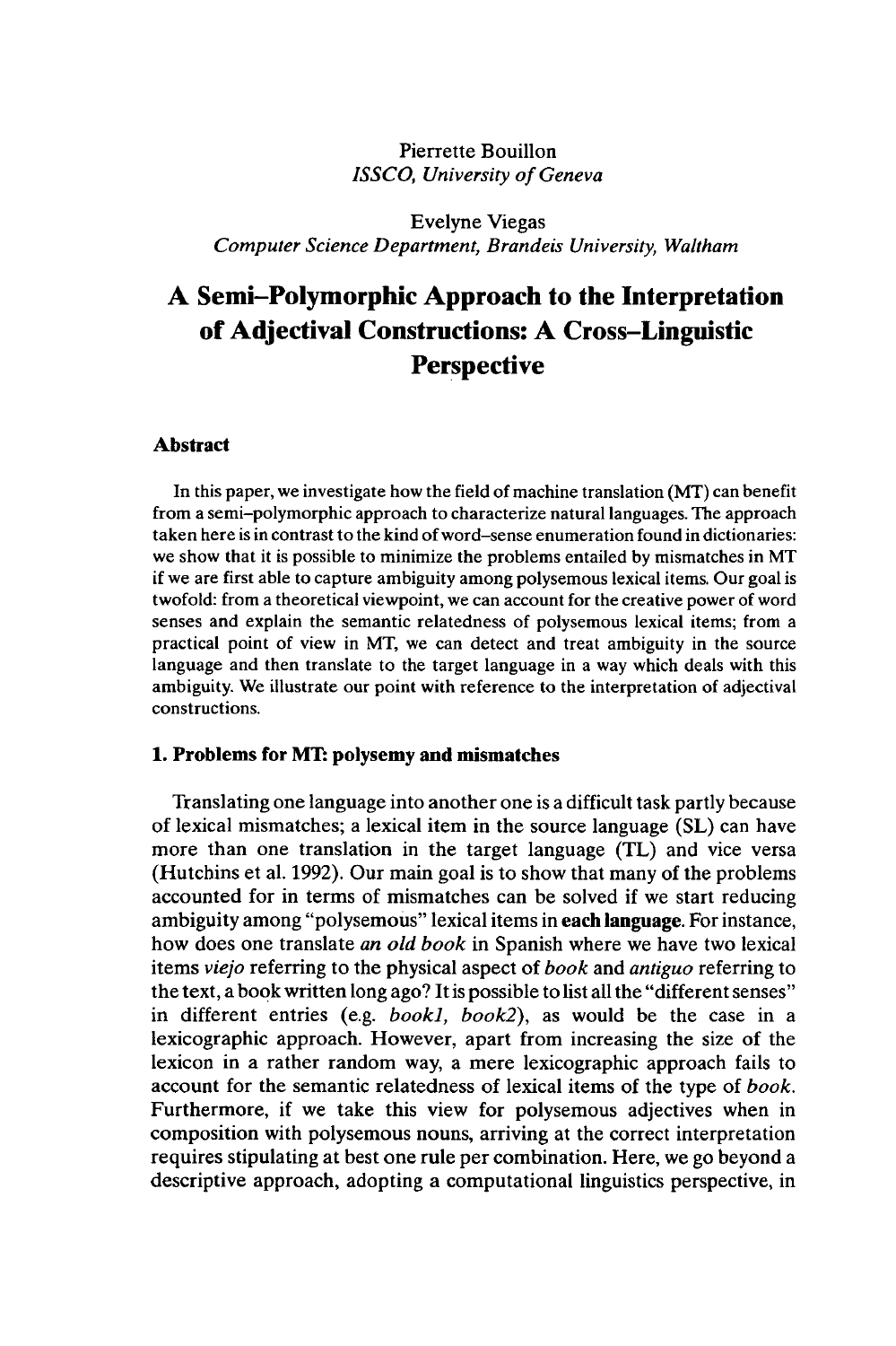which we can explain the behaviour of these lexical items within sentences in a given language, by enriching the semantics of lexical items. In  $1.1$  and  $1.2$ we illustrate cases of polysemy in nouns and adjective-noun constructions respectively, and show why previous approaches fail to give a homogeneous account of such cases. In 2. we present our approach which allows us to give a proper unified treatment of polysemous nominals in composition with adjectives. In 3. we illustrate through a case study how the field of machine translation may benefit from our approach.

### **1.1 The polysemy of nominals**

For the purpose of this paper we will concentrate on "covert" relational nominals<sup>1</sup> belonging to the class of artifacts,such as *book, novel, record, door* that exhibit semantic polysemy. We argue that these cases have actually well-defined calculi. If we look at examples (1a) through (1c):

- (la) *This book is heavy to carry around,* (physical object)
- (lb) / *read an angry book,* (text)
- (lc) *This book is great!* (text and/or physical object)

(la) and (lb) illustrate the polysemy between, on one hand, the physical object and on the other hand, the notion of text, whereas  $(1c)$  can either refer to one of the aspects or to both aspects within the same sentence.

Traditional approaches, from transformational grammars to classical Montague grammars, account for this lexical ambiguity by postulating different entries per lexical item; this fails to capture the core semantics of the lexical items, leaving the *complementary<sup>2</sup>* senses unrelated. In 2.2 we present our analysis of nominals which is in keeping with the work of Pustejovsky (1994b): we suggest that covert relational nominals should have a relational structure, thus capturing polysemy within the lexical structure.

### **1.2 Adjectival polysemy**

Adjectival polysemy (examples (2)), moreso than nominals, is so clear that adjectives have been used to argue for the infinite variance of language (Rastier 1987: 71):

| (2a) un vieux livre | $\rightarrow$ worn (absolute)                |
|---------------------|----------------------------------------------|
| (2b) un vieil ami   | $\rightarrow$ aged (relative)                |
| (2c)                | friend of long standing (property modifying) |

First, it is well known that the same adjective can belong to different semantic classes - absolute (abs.), relative (rel.) and property modifying (pm.), in the terms of Arnold (1989) -which differ in their logical behaviour. (2a) is intersective and impliesthatthe entity is *a book* and is *worn,* while (2b)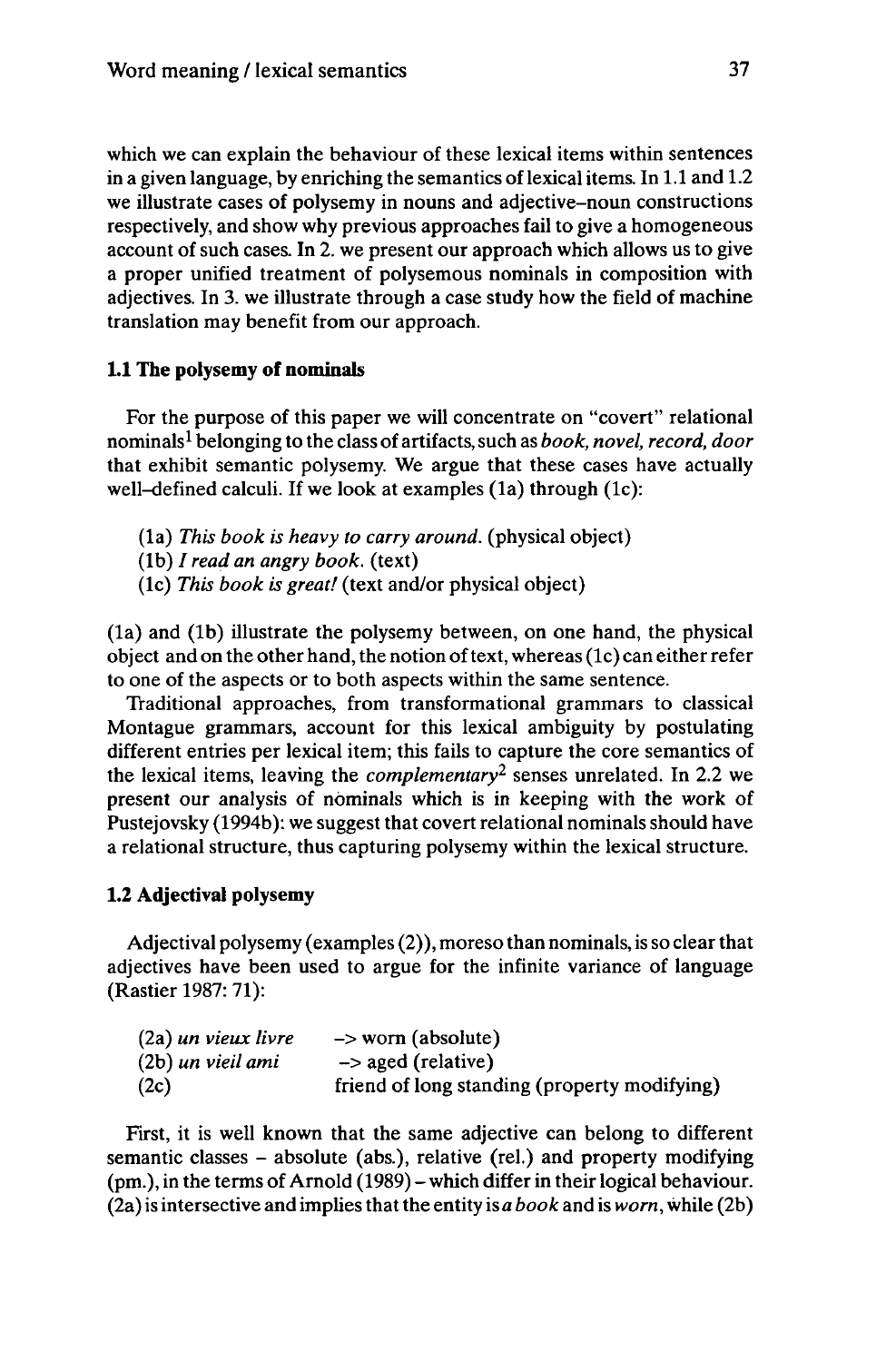and (2c) are not: (2b) supposes that the entity is *a man,* who is *oldfor a man* while (2c) results from an interaction of the senses of the nouns and the adjective: the man need not be old (Arnold 1989 and Siegel 1980). Secondly, it has often been noticed that relative and property modifying adjectives have different interpretations depending on the nouns.

Two main questions have been addressed in the literature: how to deal with this logical behaviour, and how to predict the interpretations of relative and property modifying adjectives? As in the case of nouns, treatments based on transformational grammar or Montague analyses, when postulating different transformational origins or two different categories of adjectives, are of little interest: first, they are based on a special, but questionable link between intersective sense/predicative position and non-intersective sense/attributive position and second, they cannot relate the semantics ofthe two kinds of adjectives (Arnold 1980).

In this work, we take a different approach, following more the works on adjectives in cognitive grammar (Taylor 1992), in interpretative semantics (Rastier 1987) and in psycholinguistics (Miller and Johnson-Laird 1976): we postulate that the ambiguity of adjectives results not from its polysemy or from the syntax, but from the structural semantic representation of the noun being modified by the adjective.

#### **2. Capturing ambiguity: a semi-polymorphic approach**

#### **2.1 A well-suited approach to treat polysemy: the generative lexicon**

We discussed in the first section how a sense enumeration approach to polysemy fails to capture the semantic relatedness of *complementary* senses. The multiple listing of a word is well expressed by monomorphic languages where each lexical item is assigned a single type and denotation. The opposite view is held by unrestricted polymorphic languages where the lexical item has no literal meaning per se: the meaning of the words in context is constrained by some "background knowledge". The approach taken here is that suggested by (Pustejovsky 1994a), within the framework of his "Generative Lexicon" (GL), where he introduces "semi-polymorphic" languages. The idea is that all lexical items are semantically active and have a richly typed semantic representation.

Briefly, the GL is a system which involves four levels of representation, namely the **argument structure** which specifies the predicate argument structure for a word and the conditions under which the variables map to syntactic expressions; the **event structure** which gives the particular event types such as S (state), P (process) or T (transition); the **qualia structure** and **inheritance structure** developed below: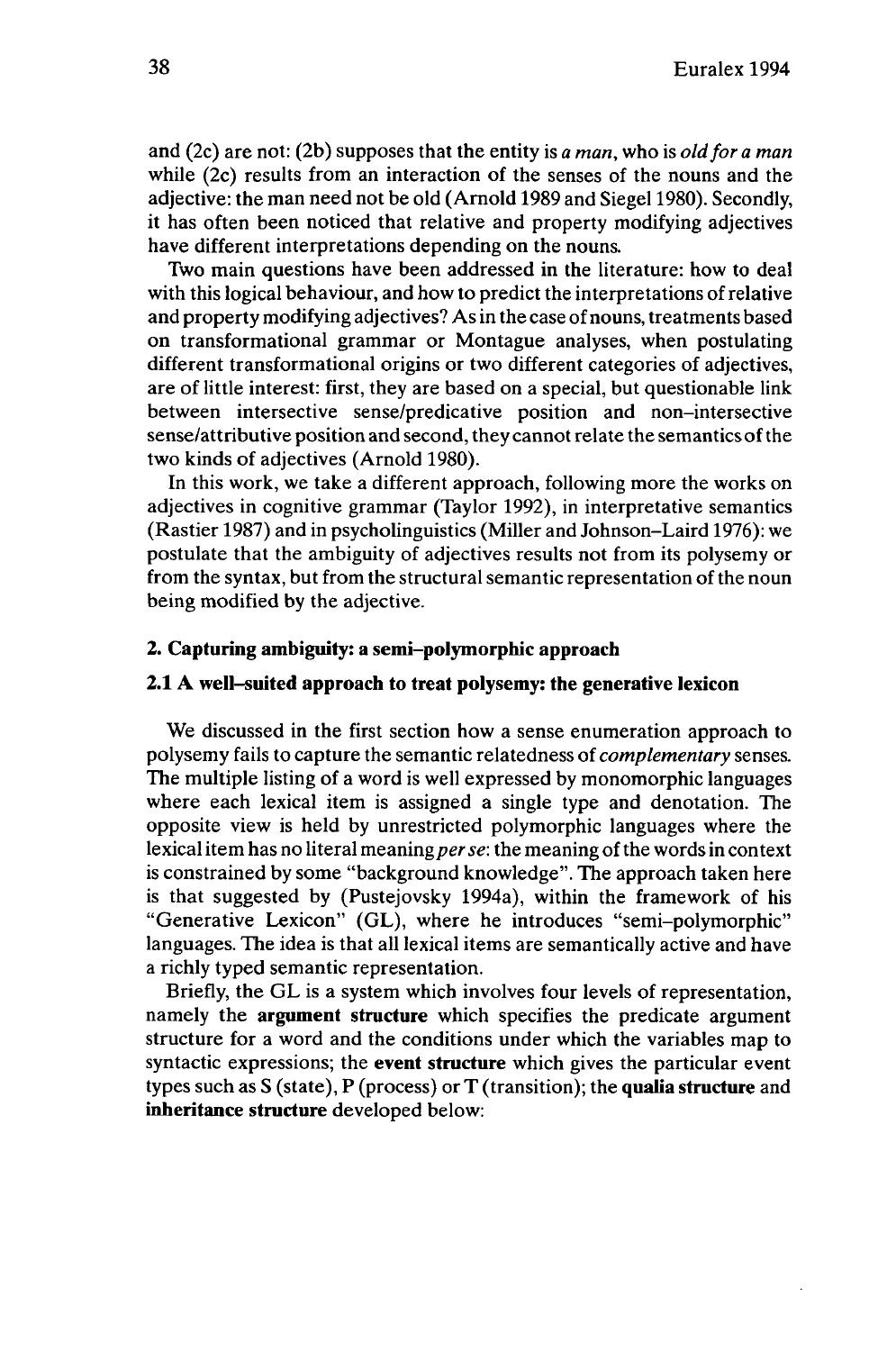### **Qualia structure.**

The qualia structure gives the essential characteristics of the lexical item under consideration distributed among four roles,

- Formal: allows the object to be distinguished within a larger domain;
- Constitutive: specifies the relation between the object and its constituents or parts;
- Telic: gives the purpose and function of the object;
- Agentive: specifies what brings the object about.

# **Inheritance structure**

The inheritance structure involves two different kinds of mechanisms:

- the *fixed* inheritance mechanism which is basically <sup>a</sup> fixed network of the traditional *isa* relationship found in AI, enriched with the different roles of the qualia structure;
- the *projective* inheritance mechanism which can be intuitively characterized as a way of triggering semantically related concepts which define for each role the projective conclusion space *(PCS).* For instance, in the *PCS* of the telic and agentive roles of *book*, we will find at least the following predicates: *read, reissue, annotate,...* and *write, print, bind, ...* (respectively).

Another important notion introduced is the notion of *lexical conceptual paradigms (LCPs),* as formalized in (Pustejovsky 1994b). We will say thatthe aim of an LCP is to capture the conceptual regularities across languages in terms of cognitive invariants, like "physical-object", "aperture", "natural kind" and alternations such as "container/containee", etc. For the study of the invariants we will follow Dubois and Pereita (1993) in their analysis of categorisation in relation with cognition. Moreover, depending on the combination of LCPs the lexical item enters into, it will exhibit different linguistic behaviours at the level of natural languages. For instance, we can insert a leaflet *in* a book (as book is an *information-physical\_objectcontainer-LCP),* but we can neither insert nor put a carpet *in* the floor. We exemplify these notions below.

# **2.2 Modeling constraints for adjectival interpretation**

# **2.2.1 The representation of nominals**

The lexical entry of covert relational nominals belonging to the class of artifacts must contain a relational structure, as mentioned in Section 1.1, in

order to be able to account for the different examples listed in 1.1 (examples 1). Moreover, it enables us to derive in a homogeneous way the right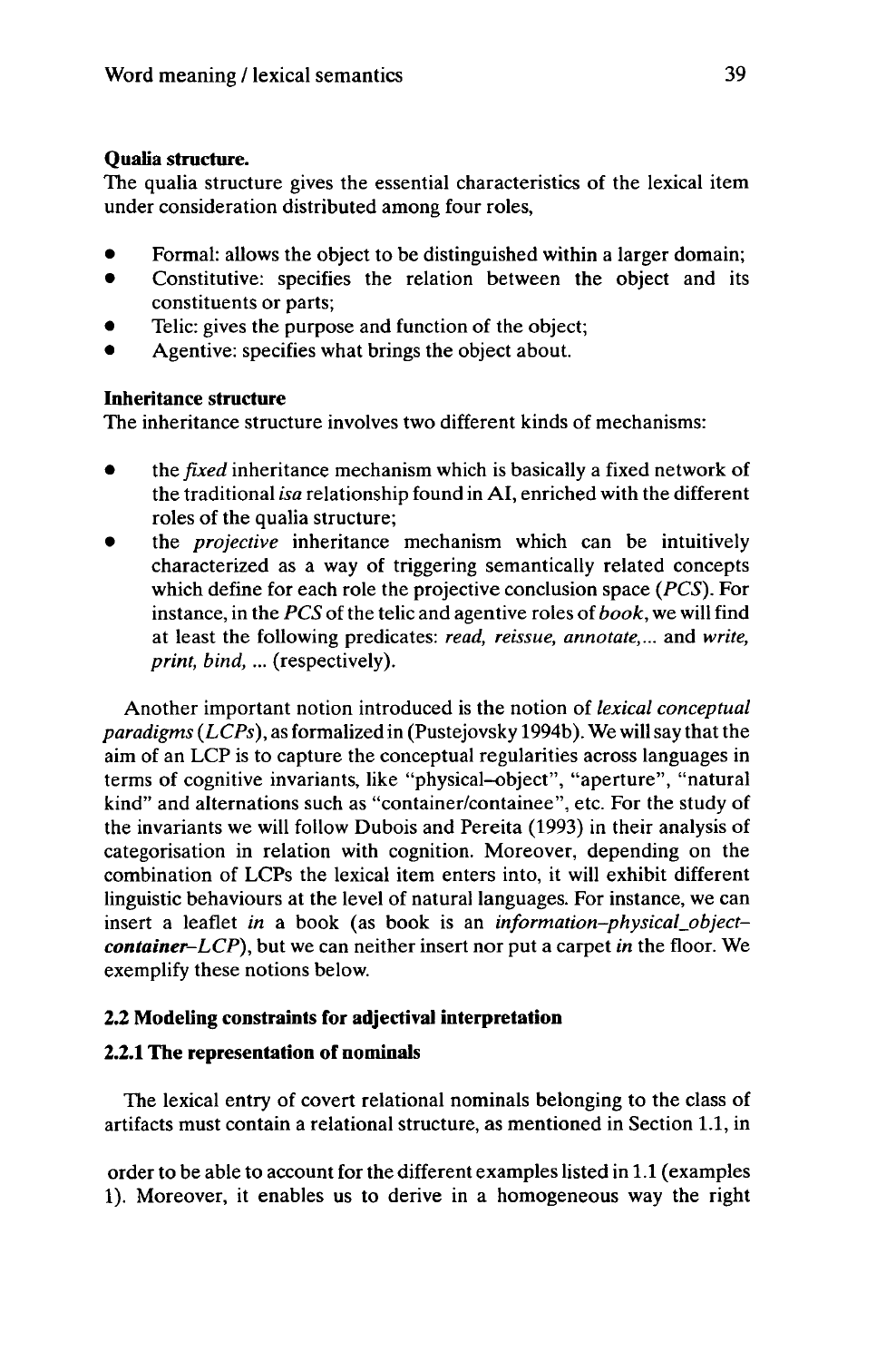interpretation of polysemous adjectives in composition with that kind of nominals as will be seen in the next paragraph. For the purpose of this paper and in order to exemplify the notions presented in 2.1, we will only give a partial representation of *book* below<sup>3</sup> :

```
book
QUAL1A
            ARGl = x:text
            ARG2 = y:paper
            information-phys_obj-container-LCP
            FORM = bookJiold(y ,x)
TELIC = read(T,w:individual,x), publish(T,v:publisher,y)
            AGENT = urite(T,u:uriter,x), print(T,z:printer,y)
```
Briefly, this states that book inherits from the qualia of the relational text-physical\_object-container-LCP, although imposing additional constraints on its own, represented here as the two arguments<sup>4</sup>, namely ARGl and ARG2: *text* and *paper*respectively. Moreover, we have specified two defaults for the telic and agentive roles, each refering to one aspect of *book,* either **text** or **paper.** The sorts *publisher, writer, printer* are organized hierarchically with *individual* as a common super-type. This nominal representation, over which operate the projective operators, thus dynamically generating the predicates of the PCS (see 2.1), enables us to capture, all the *complementary* nominal polysemies: *The writer began his third book* (writing), my sister began "The Bostonians" (reading); the binder finished the books for CUP (binding), etc. We now turn in the next section to the adjectival interpretation of polysemous adjectives in composition with nouns.

### **2.2.2 Adjectival interpretation**

Within the semi-polymorphic approach taken here, the adjectives will submodify the different qualia roles and the arguments inside them and, depending on the information they modify, will acquire their different senses. In general terms, an abs. adjective will always modify the formal role of a noun (example (3)), a pm. the agentive or the telic (examples (5ab)) while a rel. seems able to modify the formal (5c) or the agentive (9b), a fact that can explain the controversial status of this semantic class, often conflated with the two others (Arnold 1989: 108):

(3) *un livre rouge*  $\rightarrow$  the physical obj is red (modification of the formal role)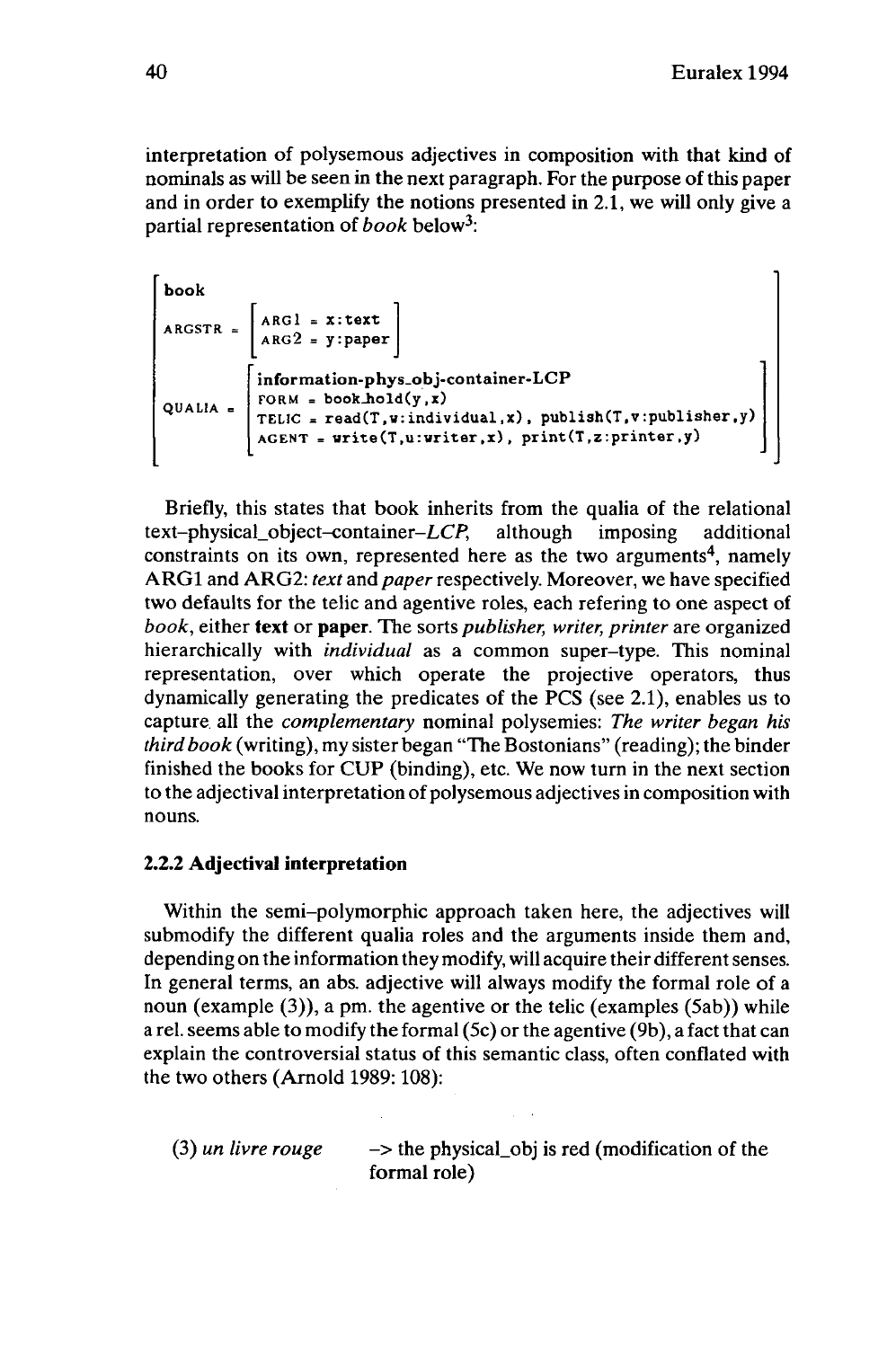| (4a) un livre triste  | -> to read which makes one sad (modification of<br>the individual inside the telic role)                             |
|-----------------------|----------------------------------------------------------------------------------------------------------------------|
| (4b)                  | -> whose writing expresses the sadness of the<br>writer (modification of the individual inside the<br>agentive role) |
| (4c) un livre anxieux | -> whose writing expresses the anxiety of the<br>writer (modification of the individual inside the<br>agentive role) |
| (4d) une robe triste  | $\rightarrow$ *that causes the sadness of the person who<br>wears it                                                 |
| (5a) un long livre    | $\rightarrow$ taking a long time to read (modification of the<br>telic role)                                         |
| (5b)                  | $\rightarrow$ taking a long time to write (modification of the<br>agentive role)                                     |
| (5c)                  | $\rightarrow$ which has a long size (modification of the<br>formal role)                                             |

The interest of this approach is that the richness of typing can explain why some adjectives seem to license the modification of a non-selected type. *Triste,* for example, selects for a noun of type *individual,* but is possible with *livre* in (4a), because the type required by the adjective *triste* (i.e. *individual)* is present in the qualia of the noun, which makes explicit different relations between the type selected by the adjective *person* and the type of the noun (text or physical object), in this case how a person can use or produce the object *livre.*

This analysis raises two important issues that we cannot develop here and need further elaboration:

- The definition and formalization of morphological syntactic, semantic, pragmatic and cognitive constraints which explain why, within a particular class, some adjectives allow modification of different roles and others do not. In (4abc), for example, cognitive principles can explain why *triste* can modify the agentive and telic roles, while *anxieux* can modify only the agentive: while *triste* is a communicable feeling, this is not the case with anxiety. Similarly, (4a) is possible, but not (4d) because there must be a direct causal link between the event expressed in the agentive/telic role and the sadness of the individual. This link does not relate in our societies sadness and the wearing of a particular dress.
- The choice of a particular sense in context. The selection of a particular quale by an adjective can be influenced by the other words of the sentence, the position of adjectives as in French and Spanish, possessive determiners and typography (hyphen or quotes, which indicate an interaction of the two senses). In sentence (6), for example,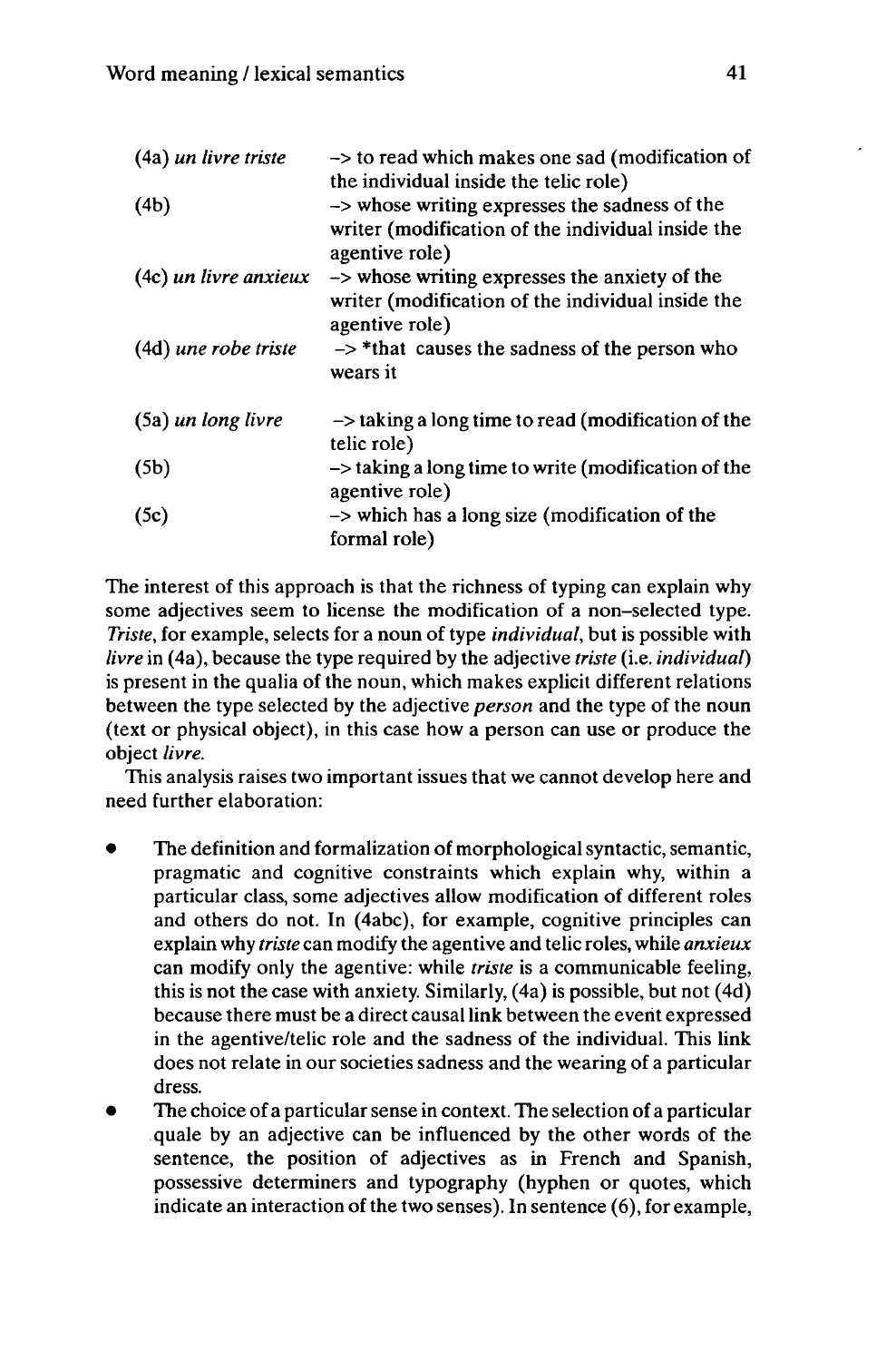the word *mourir* (die) implies rel. sense *aged* (modification of the agentive) and in sentence (7), the hyphen between the noun and the adjective implies pm. sense (in this case, modification of the telic role - *oflong standing):*

- (6) ... *des vieux musiciens ... disposés à transmettre leur savoir avant de mourir.*
- (7)... *et l'intégrisme des vieux-croyants ...*

We will see now how the kind of interpretation of adjective-noun sequences given in (3), (4) and (5) can be used to obtain better translations.

### **3. A case study for MT: the translation of** *vieux*

It has often been said that a complete disambiguation/understanding of a SL is not necessary for adequate translation in TL (for a dissenting view, see Nirenburg (1993)). The translation of French and Spanish adjectives show the contrary, as we will see for *vieux:*

| (8a) un vieil ami<br>(aged)      | $\rightarrow$ old friend $\rightarrow$ un amigo viejo |
|----------------------------------|-------------------------------------------------------|
| (8b) (friend of long standing)   | $\rightarrow$ old friend $\rightarrow$ un viejo amigo |
| (8c) un vieux musicien (aged)    | $\rightarrow$ old musician $\rightarrow$ un musico    |
|                                  | viejo                                                 |
| (8d) (musician of long standing) | $\rightarrow$ musician of long standing $\rightarrow$ |
|                                  | un viejo musico                                       |
| $(9a)$ un vieux livre $(old)$    | $\rightarrow$ old book $\rightarrow$ un libro viejo   |
| (9b) (written long ago)          | $\rightarrow$ old book $\rightarrow$ un libro antiguo |
|                                  |                                                       |

As these examples show, it is possible to translate the French adjective *vieux* (rel. or pm.) into English as, among other things, *old* (rel. or pm.) and *of long standing* (pm.), the correct translation depending on the different lexical interpretations of the adjective-noun pairs in the SL and TL languages. Two cases of translation can be illustrated.

Adjective-noun pairs in the SL and TL give rise to the same ambiguity in terms of GL. *Un vieil ami* and *an old friend,* for example, receive the same GLinterpretations, one where *vieux* modifiesthe agentive quale (born a long time ago, aged) and the other where it modifies the telic quale (modification of the relational state of friend). As there is a one to one mapping in the two languages, the translation is straightforward.

The ambiguity is not shared by the different languages: in order to recognize the mismatch, it is necessary to know the potential readings of the source and target adjective-noun pairs. For example, *un vieux musicien* and *an old musician* do not share the same interpretations: the former has the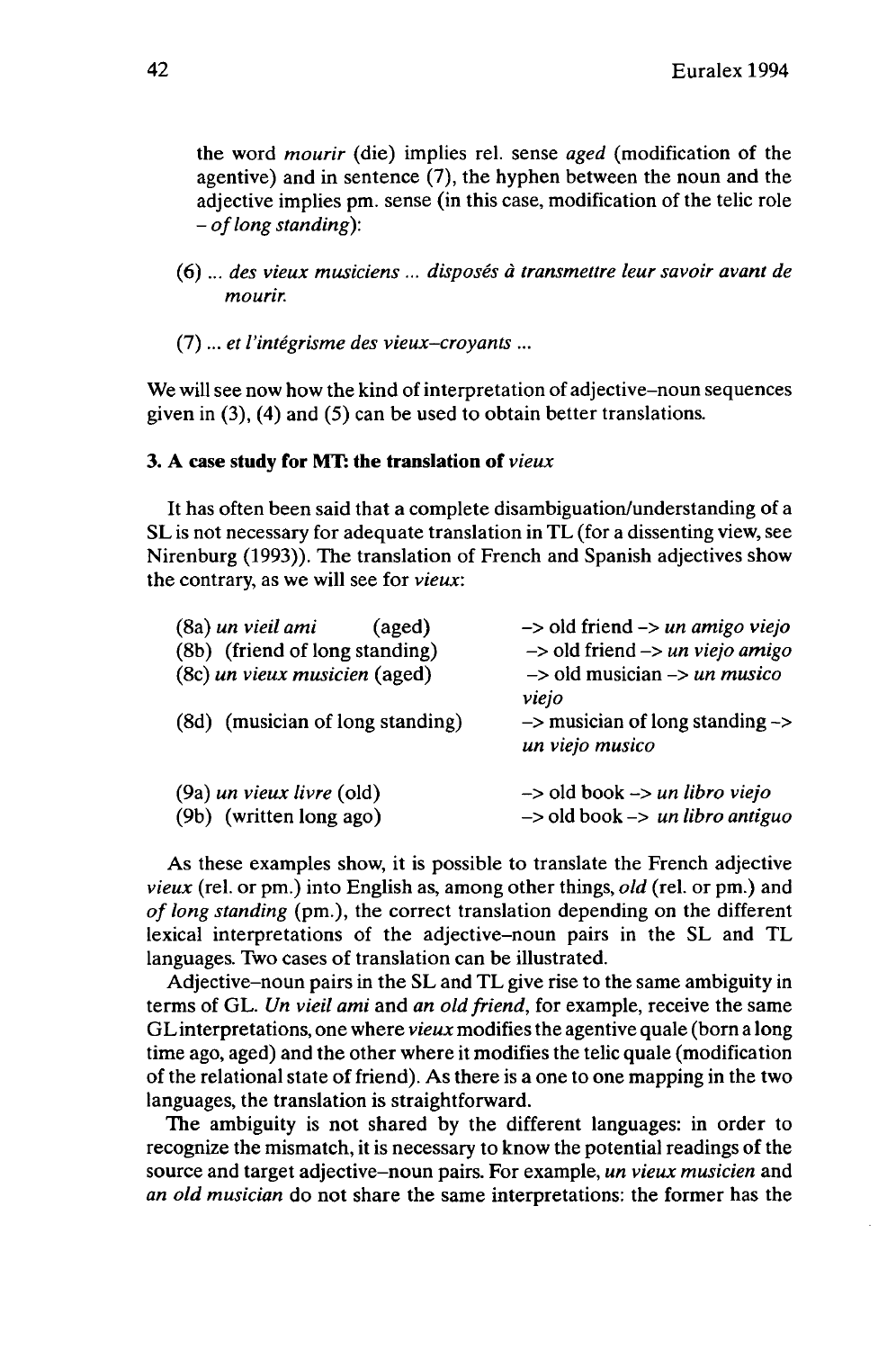same GL interpretations as *un vieil ami* – modification of the agentive role (born a long time ago, aged) and the telic (who has been playing music for a long time) — while the latter can only receive the relative sense (aged). This is because the English adjective *old* can only get the sense *oflong standing, though not necessarily old* with a relational state in the telic. As a result of this mismatch, *old* cannot be used to express the two senses and *un vieux musicien* should therefore receive two translations, one with *old: an old musician* and a second with e.g. *oflongstanding: a musician oflongstanding.* The GL representations are also very useful when we translate between Spanish and French: in order to know that un *vieil ami* must receive two translations in Spanish (with the adjective before and after the noun), we must know that the French adjective is ambiguous and is able to modify the telic and the agentive role.

This suggests an interesting perspective for the future. Thanks to a better representation of the logical polysemy of noun phrases, it would be possible to envisage a more ambitious approach to translation, which would try to save, when possible, the logical polysemy in the target language. In other words, if one NP has two logical readings, as *un vieil ami* in French, it must be translated, if possible, as a target noun phrase which shares the same meanings. If this target word does not exist, then it is necessary to generate two translations or to use knowledge about context/situation to disambiguate the source noun phrase.

#### **4. Conclusion**

In this article, we emphasized the interest of a semi-polymorphic approach to the treatment of polysemy. In the context of MT and, more precisely, of the translation of complex NPs, this kind of approach has many advantages: on the theoretical side, it enables us to account for the creative power of word senses and explain the semantic relatedness of logical polysemous items; on a practical side, first, it enables us to reduce the size of the lexicon, second, it enables us to find the ambiguity of adj-noun sequences in the source language and translate them in a way which deals with this ambiguity.

#### **Notes**

- <sup>1</sup> For a broader account of the semantic interpretation of polysemous nominals, including nominalizations, see Pustejovsky and Anick (1988). Besides, we use "covert" to differentiate traditional relational nominals (such as friend, father, cousin), from the class of nouns which exhibit a polysemous behaviour (such as book, door, record).
- 2 Weinreich (1964) makes the distinction between contrastive and complementary ambiquity: the former deals with homonymous nouns such as record, a written statement of facts or events and the gramophone record or disc, whereas the latter deals with complementary aspects such as the physical object and the music for record.
- 3 We mainly use the approach to typed feature structures as described in Carpenter (1992). Besides, we cannot develop in this paper the way the information is inherited in this partial